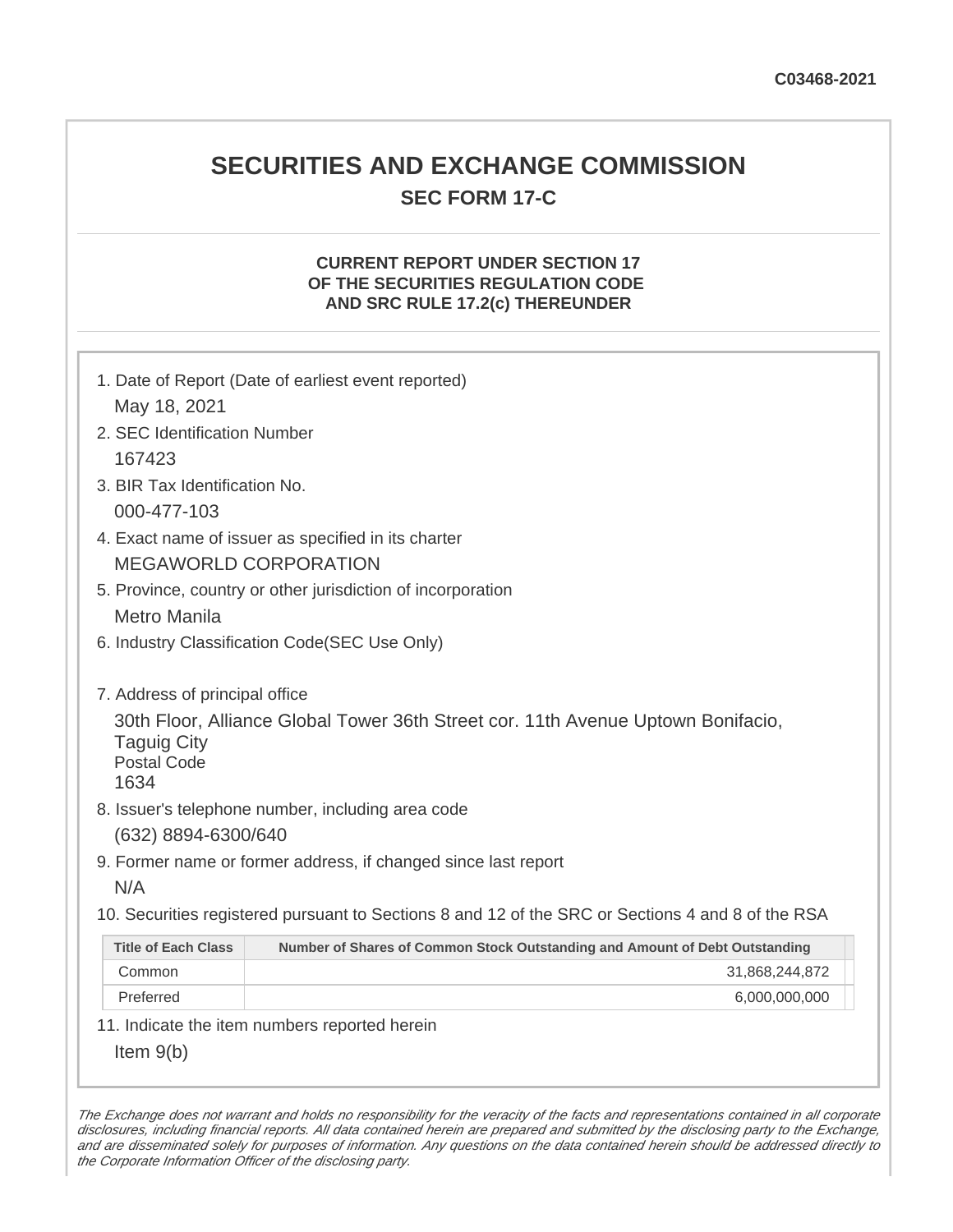

# **Megaworld Corporation MEG**

## **PSE Disclosure Form 14-1 - Notice of Analysts'/Investors' Briefing References: Section 14 of the Revised Disclosure Rules**

**Subject of the Disclosure**

Notice of Analysts' Briefing

**Background/Description of the Disclosure**

Megaworld Corporation will hold an Analysts' Briefing on the Company's financial and operating results for the First Quarter of 2021.

| <b>Type of Briefing</b>        | Analysts' Briefing                                                           |  |
|--------------------------------|------------------------------------------------------------------------------|--|
| <b>Subject of the Briefing</b> | MEG 1Q2021 Financial and Operating Results                                   |  |
| Date of the Briefing           | May 21, 2021                                                                 |  |
| Time                           | $2:00$ P.M.                                                                  |  |
| <b>Venue</b>                   | Online through a video conference facility                                   |  |
| <b>Contact Person</b>          | Beverly B. Penaranda                                                         |  |
| <b>Contact Details</b>         | bborlaza.global@megaworldcorp.com and/or investorrelations@megaworldcorp.com |  |

**Other Relevant Information**

None

#### **Filed on behalf by:**

| <b>Name</b>        | Anna Michelle Llovido |
|--------------------|-----------------------|
| <b>Designation</b> | Corporate Secretary   |
|                    |                       |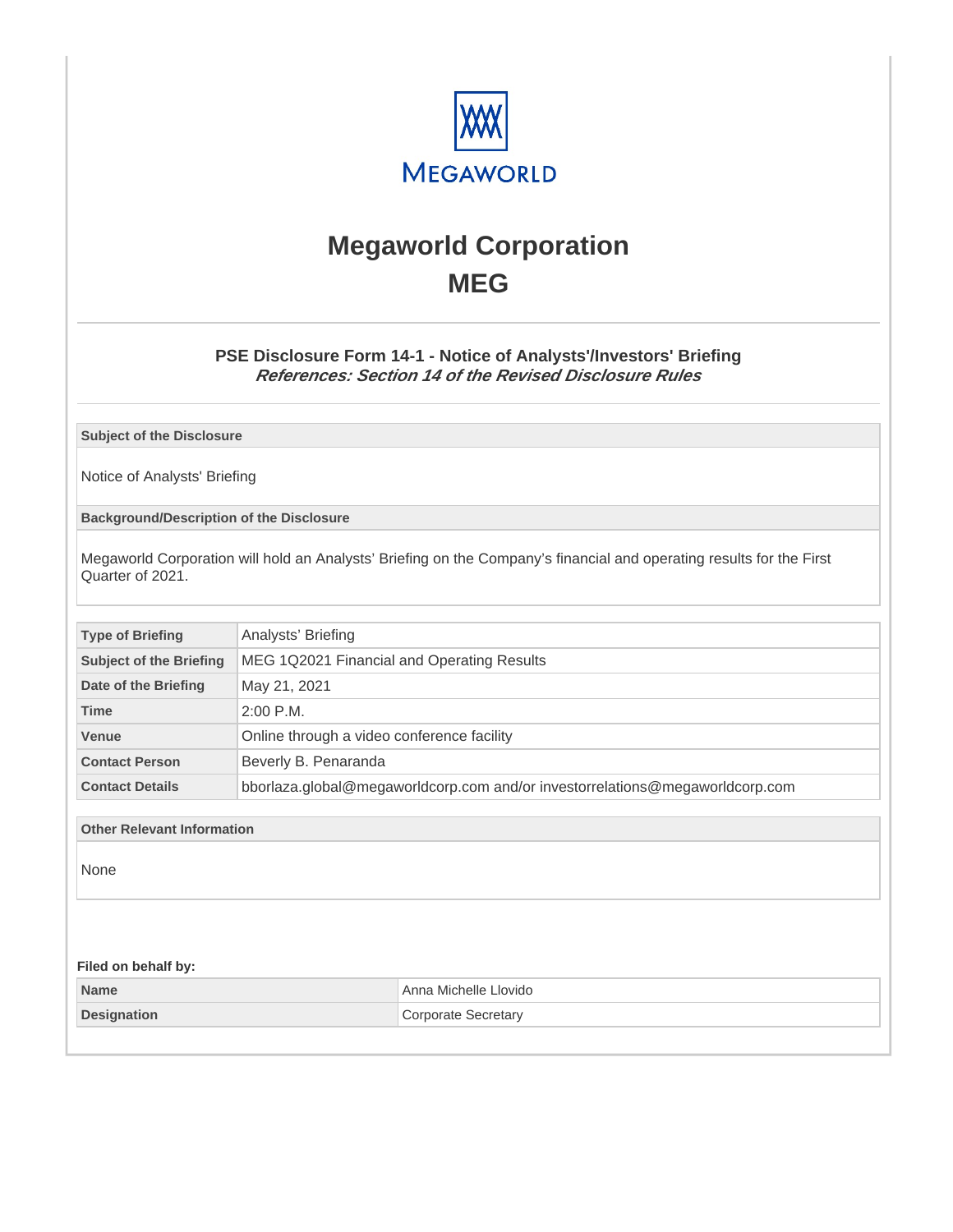#### **SECURITIES AND EXCHANGE COMMISSION SEC FORM 17-C CURRENT REPORT UNDER SECTION 17 OF THE SECURITIES REGULATION CODE AND SRC RULE 17.2 (c) THEREUNDER**

# 1. **May 18, 2021**

Date of Report

- 2. SEC Identification Number: **167423** 3. BIR Tax Identification No: **000-477-103**
- 4. **MEGAWORLD CORPORATION** Exact name of Issuer as specified in its charter
- 5. **Metro Manila** Province, Country or other jurisdiction of incorporation or organization
- 6. (SEC Use Only) Industry Classification Code
- 7. **30th Floor, Alliance Global Tower 36th Street cor. 11th Avenue Uptown Bonifacio, Taguig City 1634** Address of principal office
- 8. **(632) 8894-6300/6400** Issuer's telephone number, including area code
- 9. Securities registered pursuant to Sections 8 and 12 of the SRC or Sections 4 and 8 of the RSA

Title of Each Class Number of Shares of Stock Outstanding

**Common 31,868,244,872 Preferred 6,000,000,000 Total 37,868,244,872**

10. **Item 9(b)**

Megaworld Corporation (the "Company") will hold an Analysts' Briefing on May 21, 2021 (Friday) at 2:00 p.m.

### **SIGNATURE**

Pursuant to the requirements of the Securities Regulation Code, the Issuer has duly caused this report to be signed on its behalf by the undersigned hereunto duly authorized.

#### **MEGAWORLD CORPORATION**

Issuer

By:

 **DR. FRANCISCO C. CANUTO**

 Senior Vice President and Corporate Information Officer May 18, 2021